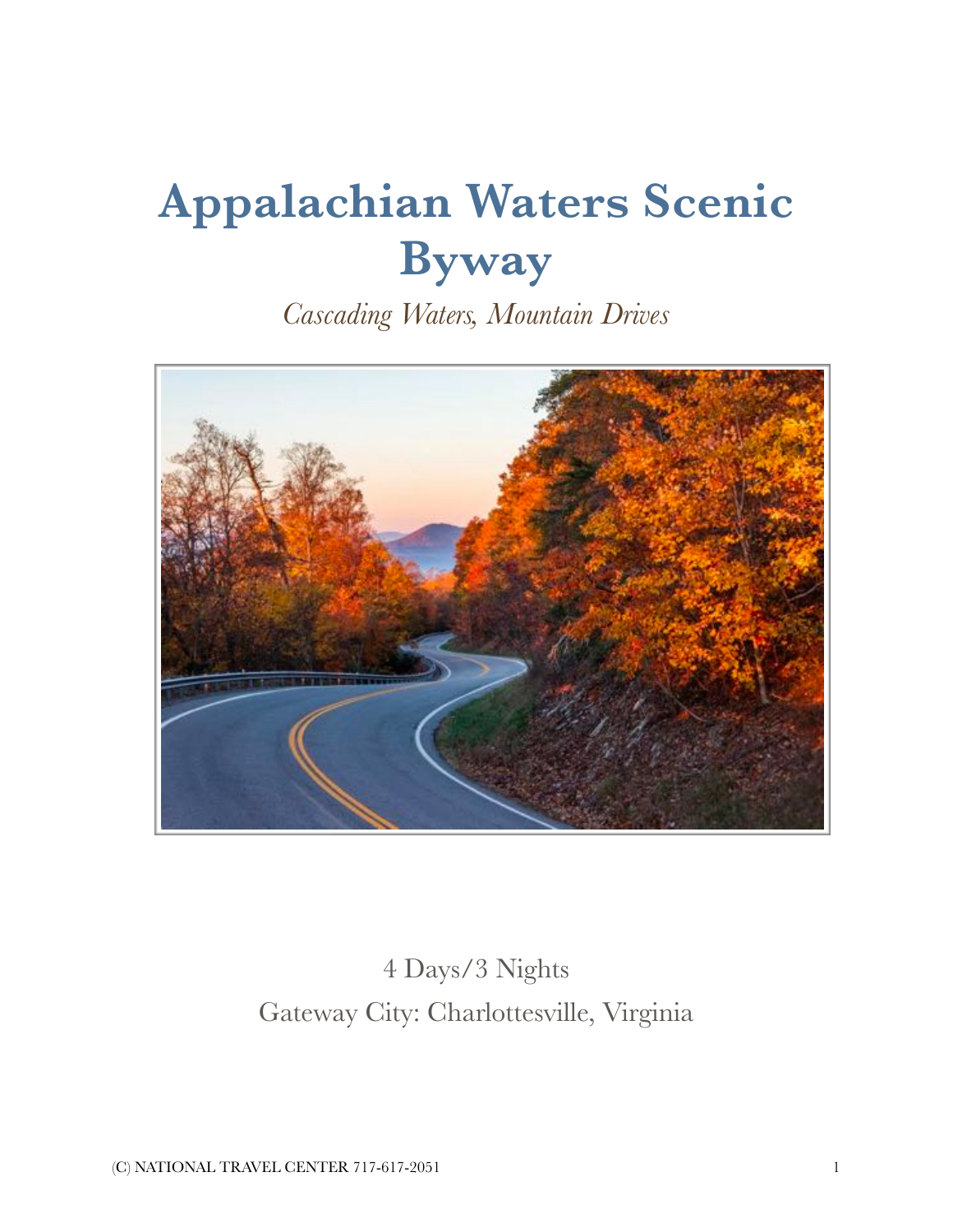

Get ready for an extraordinary experience, enveloped in a beautiful landscape! As you're getting into the car, think relaxing, meandering, strolling, and wandering. When you arrive at the start of the Appalachian Waters Byway outside Lexington Virginia, you'll soon see that the views just don't get any better than this. As you begin driving the Byway, climbing out of the valley, the water comes rushing toward you, like diamonds flowing over the rocks sparkling in the sun. It looks like Mother Nature carefully placed each of the string of glistening jewels. Further up the route, the trees close in, shading the road with a green canopy of overhanging foliage. If you travel in spring, the sun dapples through unfolding leaves. In summer, the darker green landscape offers a greater contrast to the crystal-clear water and deep blue sky. And of course, we don't even have to try to describe autumn when Mother Nature puts on her best suit of clothes for all to enjoy. So, when you feel the call of the mountains, plan to take Route 39 along the Maury River cutting through Goshen Pass; the river-carved gorge famous for its springtime whitewater. The further you go, the higher into the Virginia highlands you get, eventually feeling like you're driving on top of the world. Named for the many lakes, rivers, streams and springs along the road, you can enjoy the beauty of nature and quaint country living, surrounded by majestic mountains, forests, historic treasures, natural wonders and blooming redbuds and dogwoods.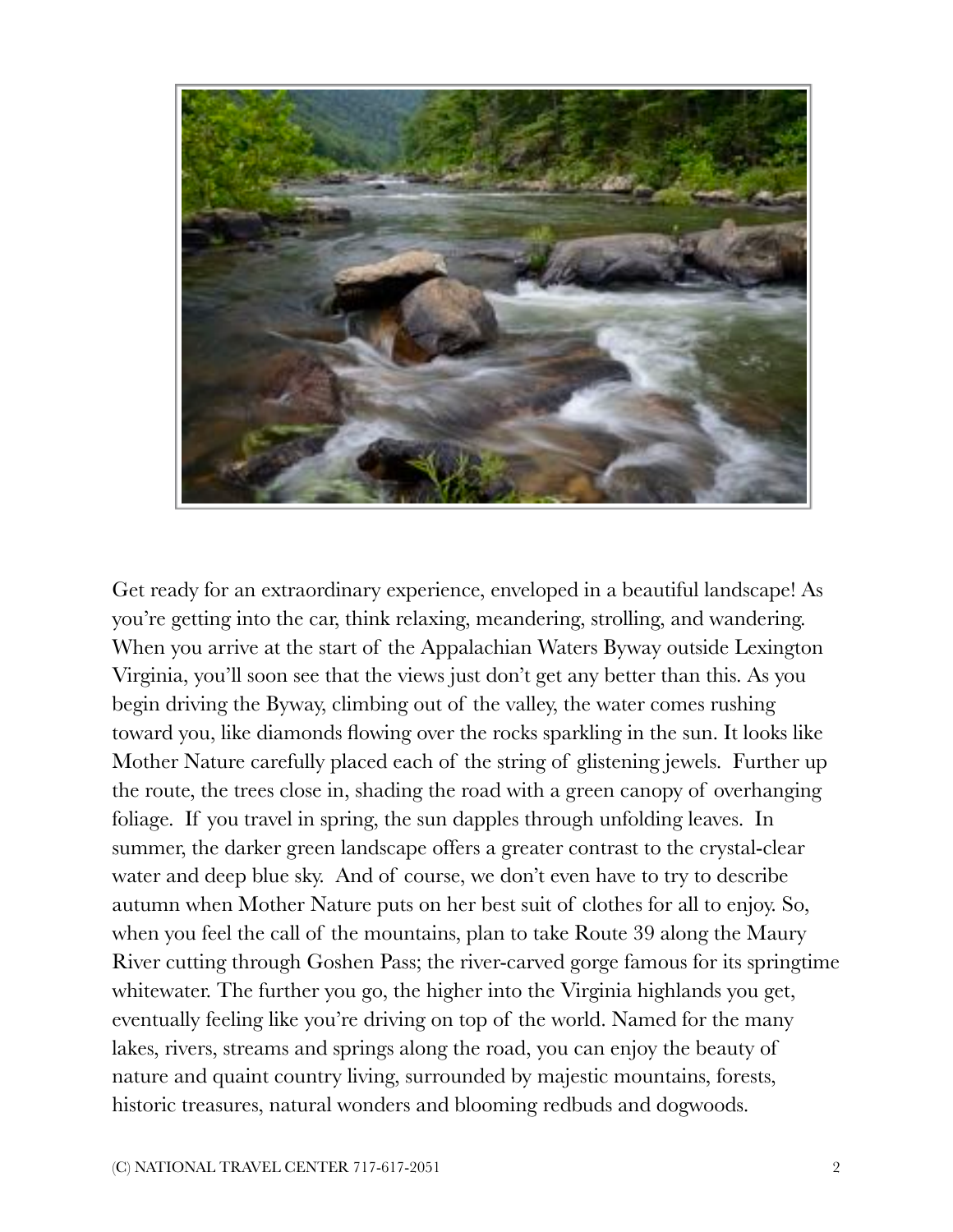

#### **Touring the Byway**

We recommend starting your journey in the very delightful town of Charlottesville, where you can explore some of Virginia's most important history. Thomas Jefferson lived here, as did President James Monroe. President James Madison was just up the road. The three, who together governed America for 25 years, were friends, often seen together talking on a street corner in Charlottesville. You can spend the day exploring Jefferson's Monticello, Monroe's Highland, and the original campus of the University of Virginia, with a period lunch at Michie Tavern. You can also stroll Charlottesville's very unique downtown mall, an eightblock bricked area in the center of town, lined with historic buildings filled with shops, boutiques, and restaurants.

After a good night's sleep at the South Street Inn, located right off the Downtown Mall, the most efficient way to get to your next destination would appear to be to jump on Interstate 64 to cruise down to Lexington. Yet, if you're not in a hurry,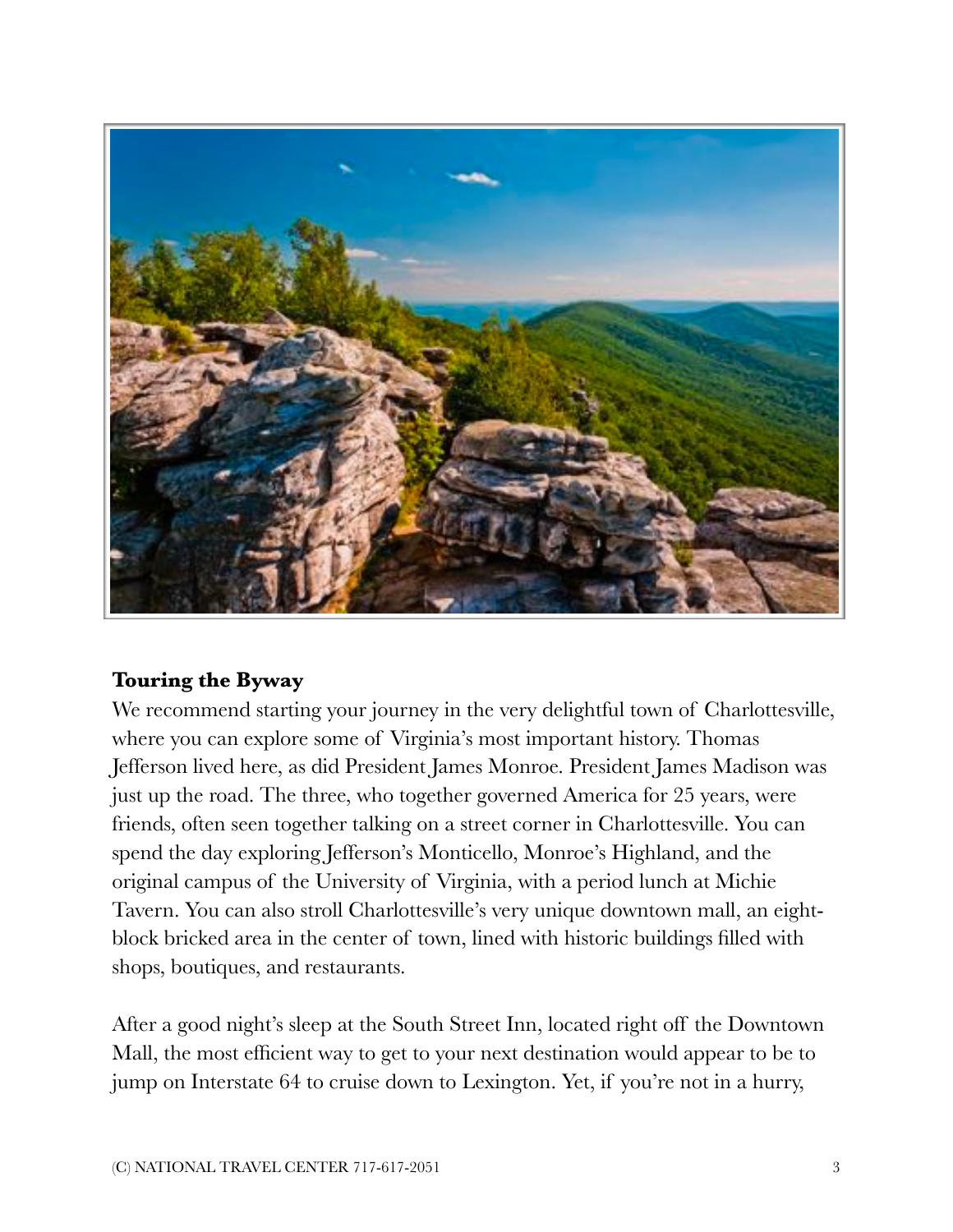you don't have to do that. There are absolutely beautiful country roads to take cross country to avoid the interstate all together. On the other hand, stretches of Interstate 64 that you'll be on, travel through some really lovely Virginia countryside.

Reaching Lexington, plan to spend the rest of the day exploring this genteel historic town, where accommodations at The Georges put you right at the center of things. Start your visit at the Lexington Visitors Center and then catch a carriage ride. Visit the Miller House and if you there's time, the General Stonewell Jackson Historic House before enjoying southern cuisine.

The next day, it's time to drive 45 miles of the Appalachian Waters Scenic Byway. Leaving Lexington on the Midland Trail (Route 60), when you reach Route 39, you'll be greeted by the lovely stream that sparkles on its way down toward you. You'll pass through Millboro Springs and Millboro before you reach Goshen, where the river begins to run parallel to the road as it cuts through Goshen Pass. Ahead, Hogback Mountain and Jump Mountain flank Goshen Pass, most beautiful in the spring when the flowers are all in bloom. You'll stay on Virginia Route 39 until you reach Warm Springs. There, plan to turn south to Hot Springs and the beautiful Homestead Resort, where you can thoroughly enjoy yourself in the afternoon and evening. The next morning, if you want to finish the Byway, go back north to Warm Springs and head west to West Virginia to continue the Byway. We wish you face passage if you're traveling another Virginia Scenic Byway or a safe and pleasant journey home.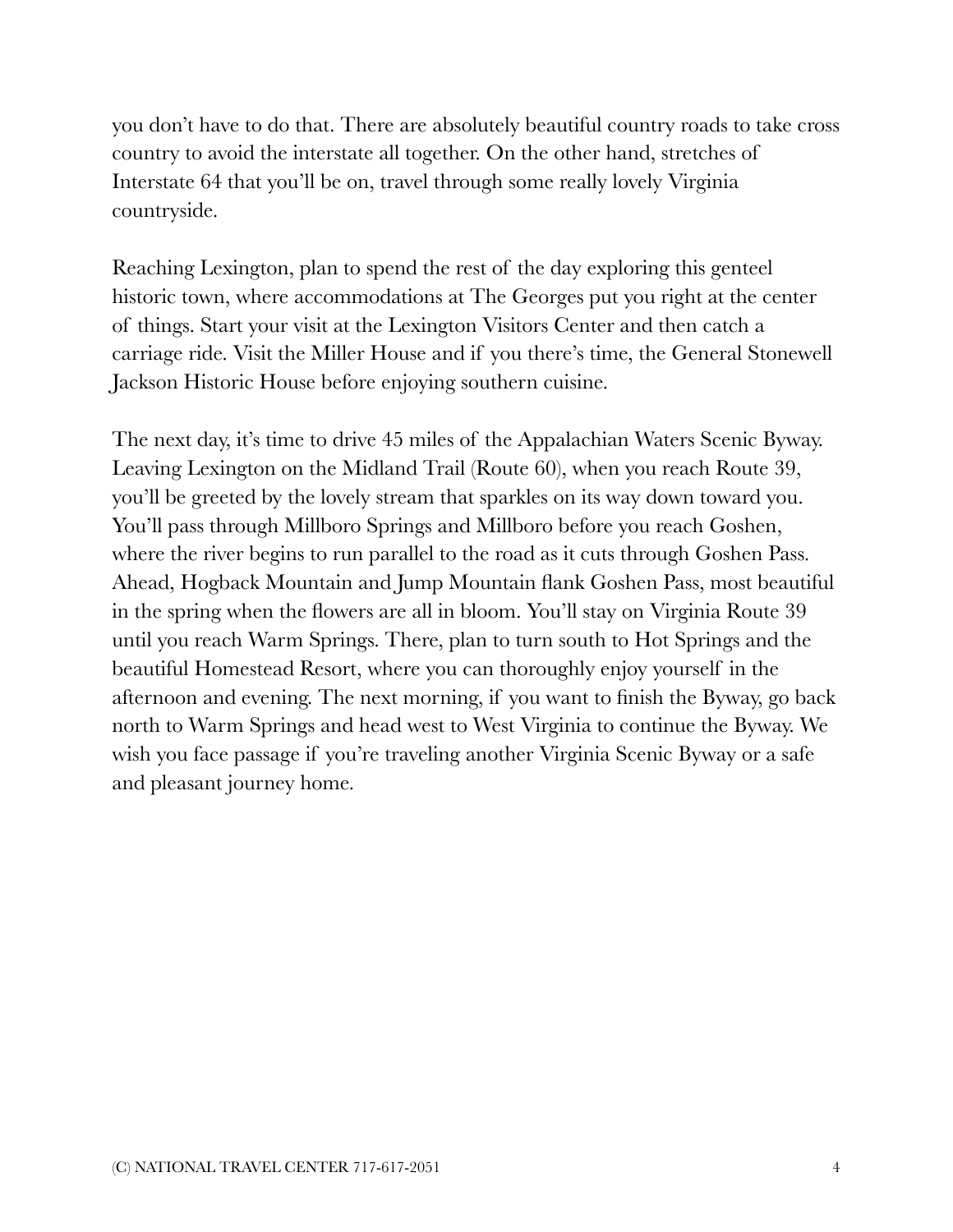## DAY ONE



#### **Charlottesville**

It's hard to believe that from 1801 to 1825, America was in the hands of three good friends from Charlottesville; native sons, plantation owners, and southern gentlemen, all who lived within 15 miles of each other. Thomas Jefferson, James Madison and James Monroe were such close friends, they considered themselves "Founding Brothers," as much as Founding Fathers of the United States. James Monroe even built his home, Highland so that he could see Jefferson's home from the front porch. Plan to visit and tour the homes, gardens, vineyards and greenhouses of all three of these very famous gentlemen. Yet, Charlottesville is about more than history. It has grown into a vibrant and modern city without compromising the integrity and richness of its unique history. The pedestrian mall on Main Street is alive with shops, galleries, boutiques and restaurants. As you stroll the tree-lined plaza, soak up the city's southern gentility and zest for life. Browse for antiques, books, and art pieces, or have a bite to eat right out on the pedestrian way. A bit further on West Main Street, the University of Virginia, founded by Jefferson, continues to be a hub of educational influence, as it has been since the Rotunda and Green were put into the ground.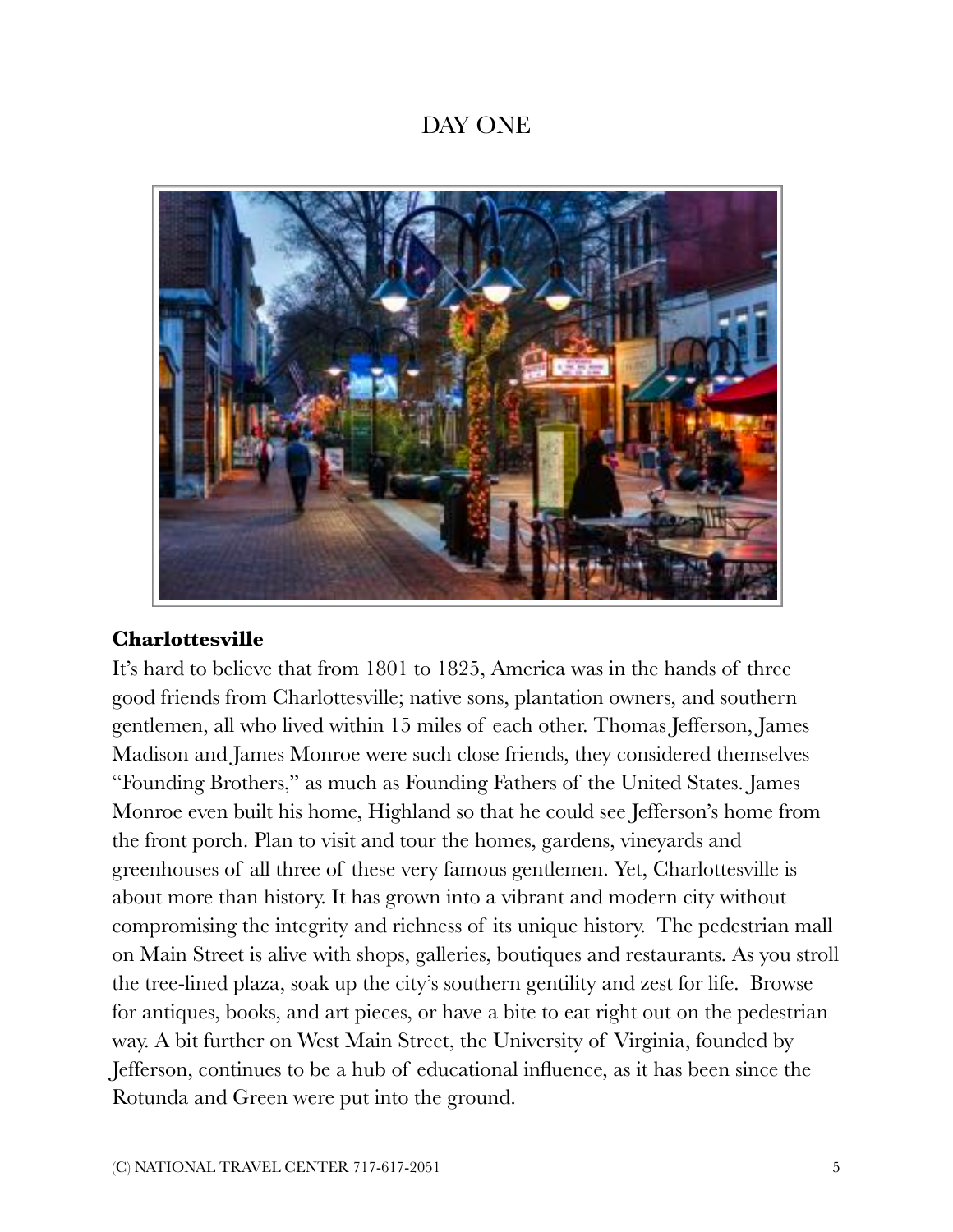

#### **Monticello**

You'll never forget your first glimpse of Jefferson's beloved home Monticello, ("little mountain"), a white domed, red brick jewel surrounded by elegant landscaping. The house, listed on the National Register of Historic Places, is also a National Historic Landmark and earned a place on the World Heritage Treasures list of the United Nations. The house itself contains 43 rooms on a plantation originally encompassing 5000 acres. Begin your visit with a guided walk through the house that includes the cellar, gardens and vineyard. About 60 percent of the furnishings are items original to Jefferson. The plantings in the vineyard are descended from the original vines Jefferson brought back from France. Little did he know that he was starting a whole new enormous industry in the United States with these fragile plants. The rest of Monticello is dotted with interpretation revealing as much as possible about Jefferson's strong legacy and contributions to the United States. Spend plenty of time exploring the whole property, there's a lot to the story. 931 Thomas Jefferson Parkway, Charlottesville, VA 22902, 434-984-9800, M-Sat 9AM-6:30PM, Sun 9:30AM-6PM, Self guided Adults \$31, Private tour of 2nd and 3rd Floors, \$395 for up to 5 guests. 9 other tour options available.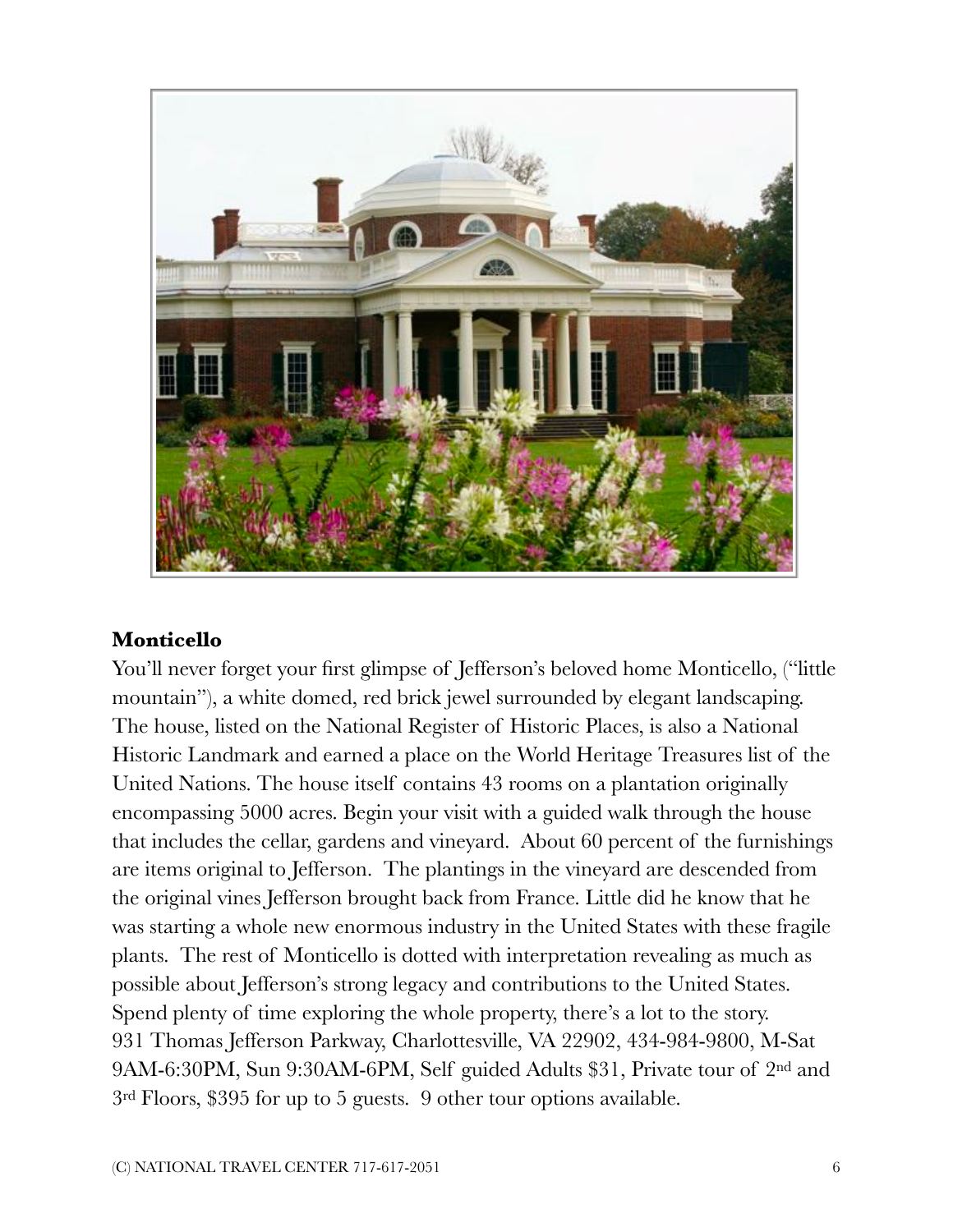#### **Miche Tavern**

Michie Tavern is the perfect stop for lunch between Monticello and Highland. In addition to being a favorite dining place of visitors, the 1784 tavern is a living history museum. An 18th century menu is served by waiters in period dress. 683 Thomas Jefferson Parkway, Charlottesville, VA 22902, 434-977-1234, Daily 11:30AM-3PM

#### **James Monroe's Highland**

Even if you've visited James Monroe's home before, it's time to go back. Even though the home was called Ash Lawn-Highland, today, there is a whole new story. In 2016, remains of the 1799 main house preserved just below the surface of the ground were unearthed, confirming that Highland's main standing structure, long thought to be a remnant of the main house, was actually the presidential guesthouse. The fire that destroyed the main residence and property changes by later owners led to the misunderstanding surrounding the site for decades. A rich collection of furnishings original to the Monroe family are also on display. Much more modest than Jefferson's estate, Monroe's property is an 18th century working farm, with spinning and weaving, strutting peacocks, and food prepared on the hearth. Monroe lived at Highland until 1823.

2050 James Monroe Parkway, Charlottesville, VA 22902, 434-293-8000, Daily 10AM-5PM, Adults \$10, Behind the Scenes \$150

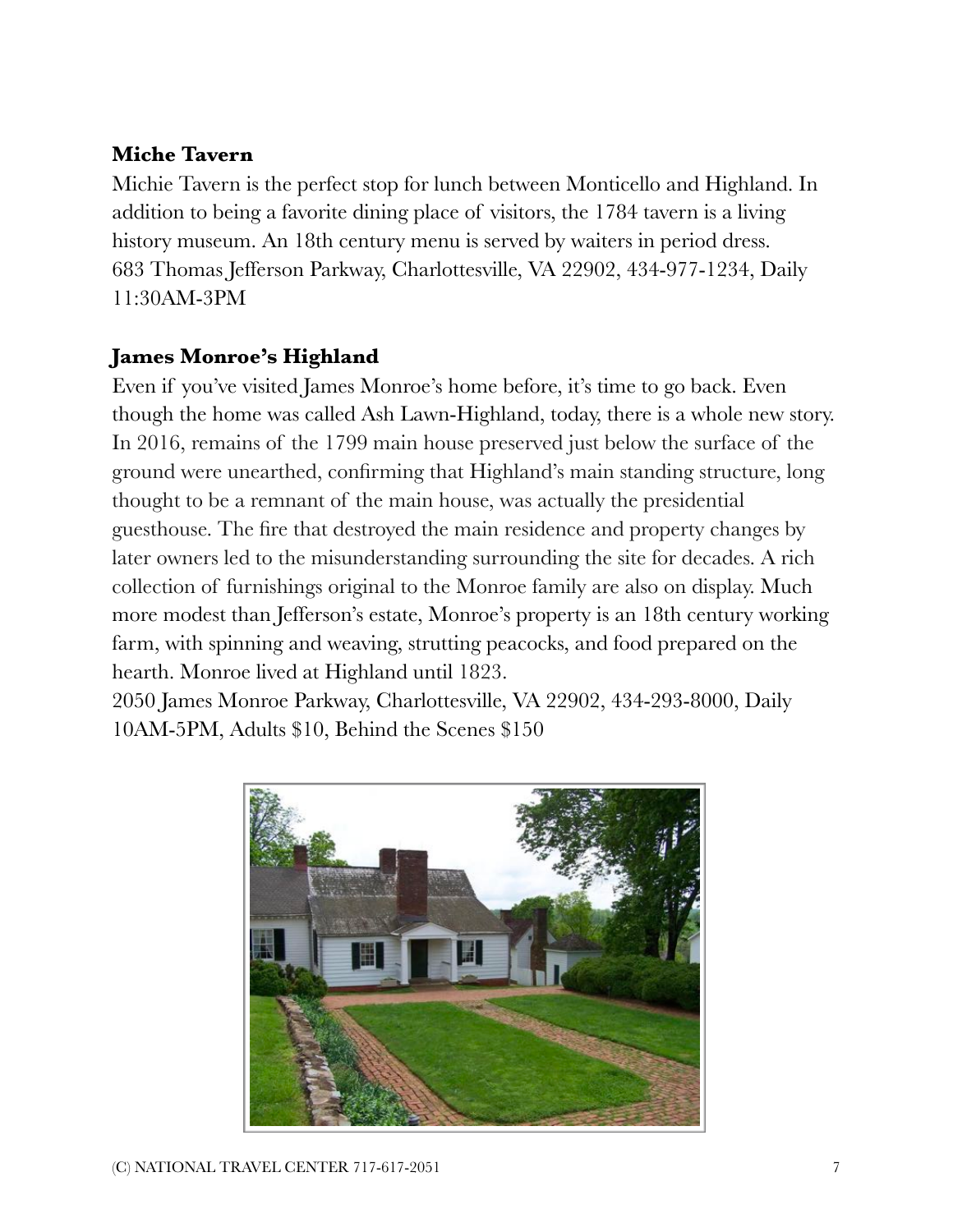#### **Historic Walking Tour of Charlottesville**

Take a self-guided tour of the original historic center of Charlottesville dating from 1762 or join the tour of the Albemarle County Historical Society that includes Historic Court Square and surrounds. They begin on the sidewalk in front of the Albemarle County Courthouse. Adults \$7

## **Other Charlottesville Options**

If you have already visited Monticello and more, Charlottesville has a whole collection of other interesting museums: Kluge Ruhe Aboriginal Art Museum, Jefferson School African American Heritage Center, Lewis and Clark Exploratory Center, Albemarle Historical Society, Albert and Shirley Small Special Collections Library, Fralin Museum of Art, McGuffey Arts Center, Edgar Allen Poe Room, Les Yeaux du Monde, and the Berlin Wall Installation. Art lovers will discover the Bozart Fine Art Collection, Second Street Gallery, Lighthouse Studio, The Looking Glass, Mountain Vision Pottery, Virginia Clay Studio, The Glass Pallette – Interactive Glass Art Studio, Barn Swallow Artisan Gallery, Mud Dauber Pottery, City Clay, and IX Art Park.



### **Downtown Charlottesville Mall**

Main Street hosts a vibrant collection of more than 120 shops and 30 restaurants (many with outdoor cafes) housed in a wonderful mix of restored and renovated historic buildings. Dine, shop, see a movie or a play, or just stroll the brick-paved area. Even in the fine restaurants, no need to worry about a tie, just dress neatly and you'll be fine.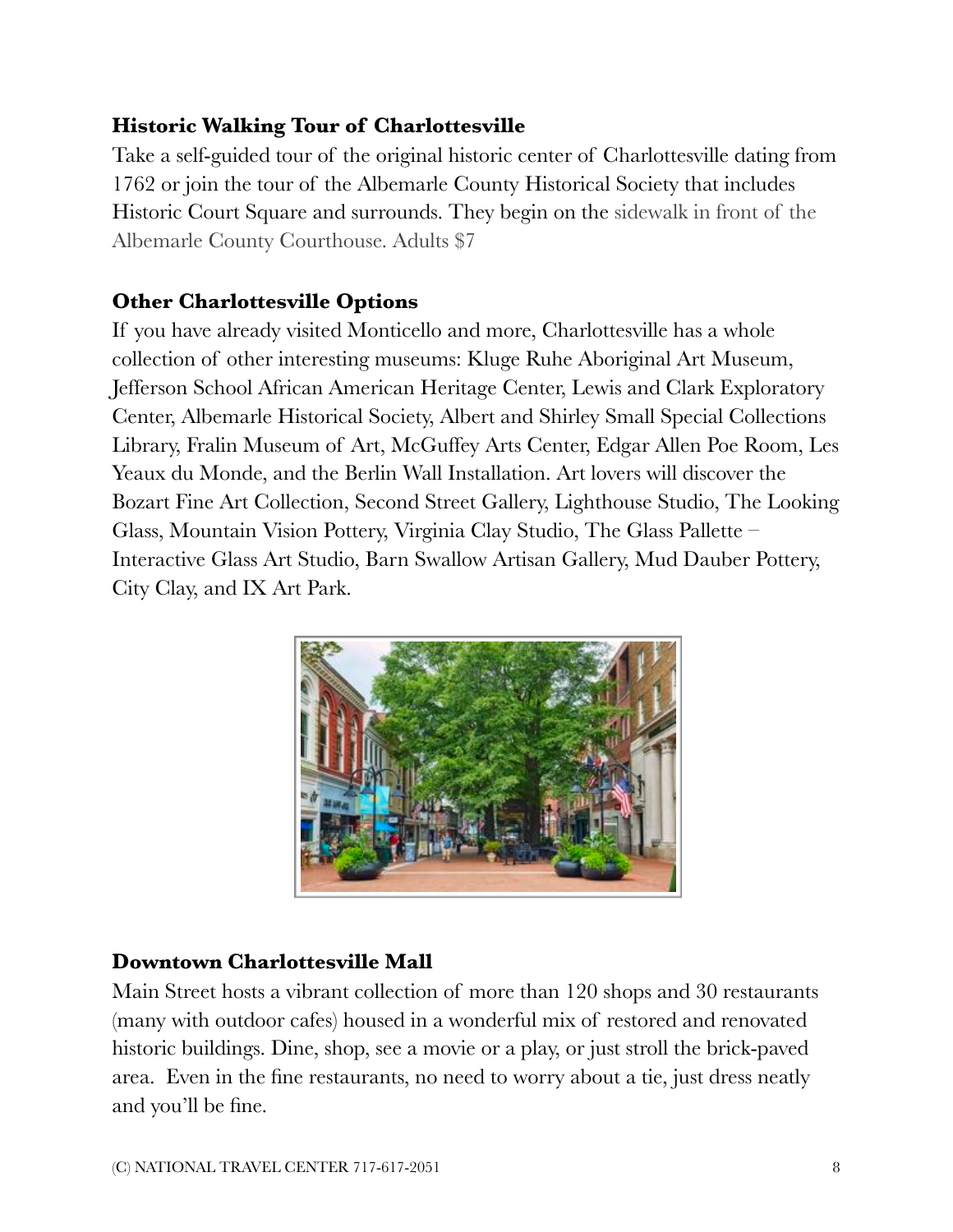

#### **University of Virginia Historic Campus**

The Academical Village at University of Virginia still stands as it was envisioned by Thomas Jefferson – a lawn surrounded on three sides by housing for students and professors, connected by covered walkways. The arrangement, he wrote, would form "an academical village, instead of a large and common den of noise, of filth and fetid air." Today, this architectural masterpiece is also a World Heritage Site. The most recognizable symbol of the University, the Rotunda, stands at the north end of the Lawn. The south end of the lawn was left open to symbolize the surrounding agricultural economy that supported the University. On tours lasting about an hour, you can feel free to ask your guide specific information about what you are seeing.

Tours offered 10AM, 11AM, and 2PM, daily during the academia year, (except home football days) leaving from the Lower East Oval Room of the Rotunda. Grab the free trolley from the Downtown Mall to University of Virginia that runs along West Main Street.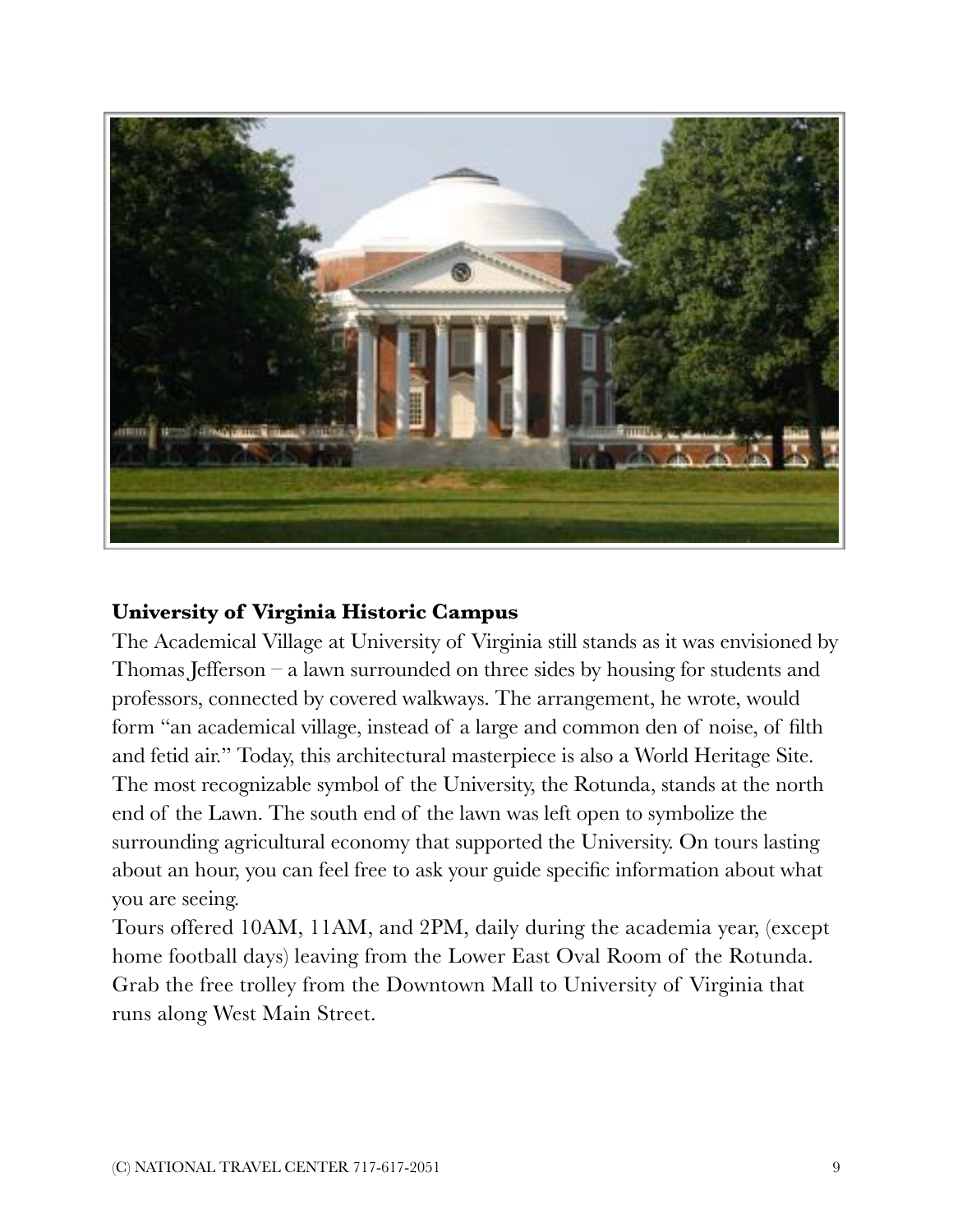

#### **Destination Distinctive Accommodations**

**200 South Street Inn Bed and Breakfast,** 200 South Street East, Charlottesville, VA 22902, 434-979-0200

Staying in the very convenient 200 South Street Inn located just a couple of blocks off the Downtown Mall, puts you in old-world elegance that has been fitted out with high speed internet, private baths, in-room controlled heating and air conditioning and free parking. Rates are based on room size, location and features such as fireplaces or whirlpool baths.

#### **Destination Distinctive Dining**

**Hamilton's at First and Main,** 101 West Main Street, Charlottesville, VA 22902, 434-295-6649

Considered the best restaurant in Charlottesville, Hamilton's is the perfect place to enjoy a great

dinner within walking distance of 200 South Street. The staff is comfortable welcoming C'ville natives, visitors, and University staff and students. Today's award-winning chef is committed to bringing a distinctive flare to the contemporary American cuisine

#### **Destination Distinctive Retail**

**The Glass Palette – Interactive Glass Art Studio**, 1304 East Market Street, Charlottesville, VA 22902, 434-977-9009

Create your own art glass masterpiece.

**Oyster House Antiques,** 122 East Main Street, Charlottesville, VA, 434-295-4757 **Charlottesville Art Cooperative,** 118 East Main Street, Charlottesville, VA 434-972-9500 **Eloise,** 505 West Main Street, Charlottesville, VA 22902, 434-995-9101 **Feast,** 416 West Main Street, Charlottesville, VA 22902, 434-244-7800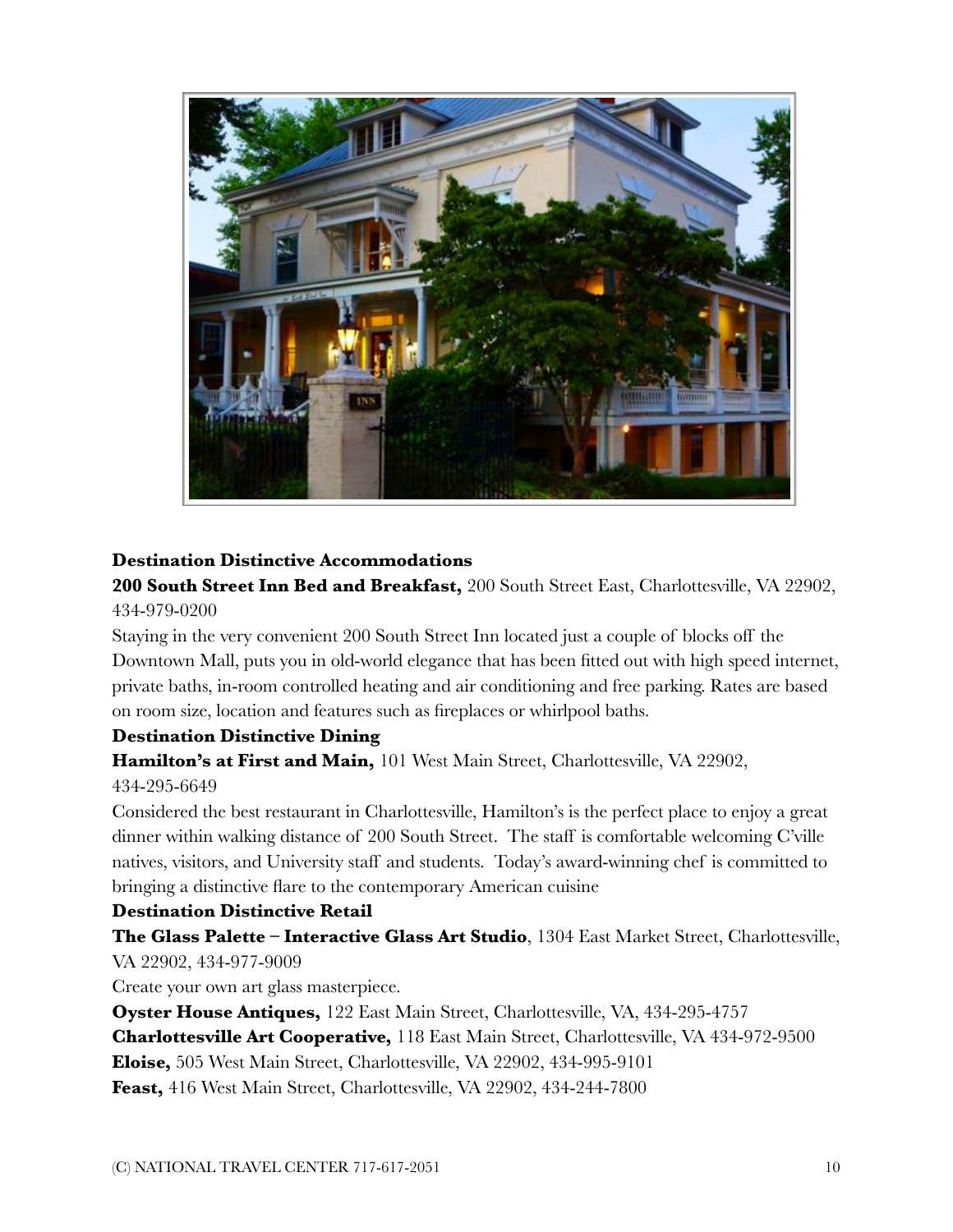## DAY TWO



#### **Lexington**

Walking down Main Street on a sun-dappled fall afternoon, surrounded by incredibly well-preserved historic buildings, you'll swear you saw a hoop skirt brush past. Meandering through town by carriage, it's not hard to imagine other carriages passing by on the timeless streets. Today, even though it was nearly destroyed by fire in 1796, Lexington is a quaint southern town that exudes history. Carefully preserved buildings constructed after the fire are now listed on the National Register of Historic Places. The historic campus of Washington and Lee University was kept alive by a large loan of shares of the James River Company from George Washington. Lee's name was added when he served as President following the Civil War. VMI was also founded here in 1838. Stonewall Jackson, Texas hero Sam Houston, and Cyrus McCormick all hailed from here, along with George C. Marshall, of Marshall Plan fame who was awarded a Nobel Peace Prize. He played such a key role that President Truman established The Marshall Library at VMI in 1953. As you explore, turn off your cell phones, bring your camera and prepare to slow down. We guarantee the change of pace will grow on you.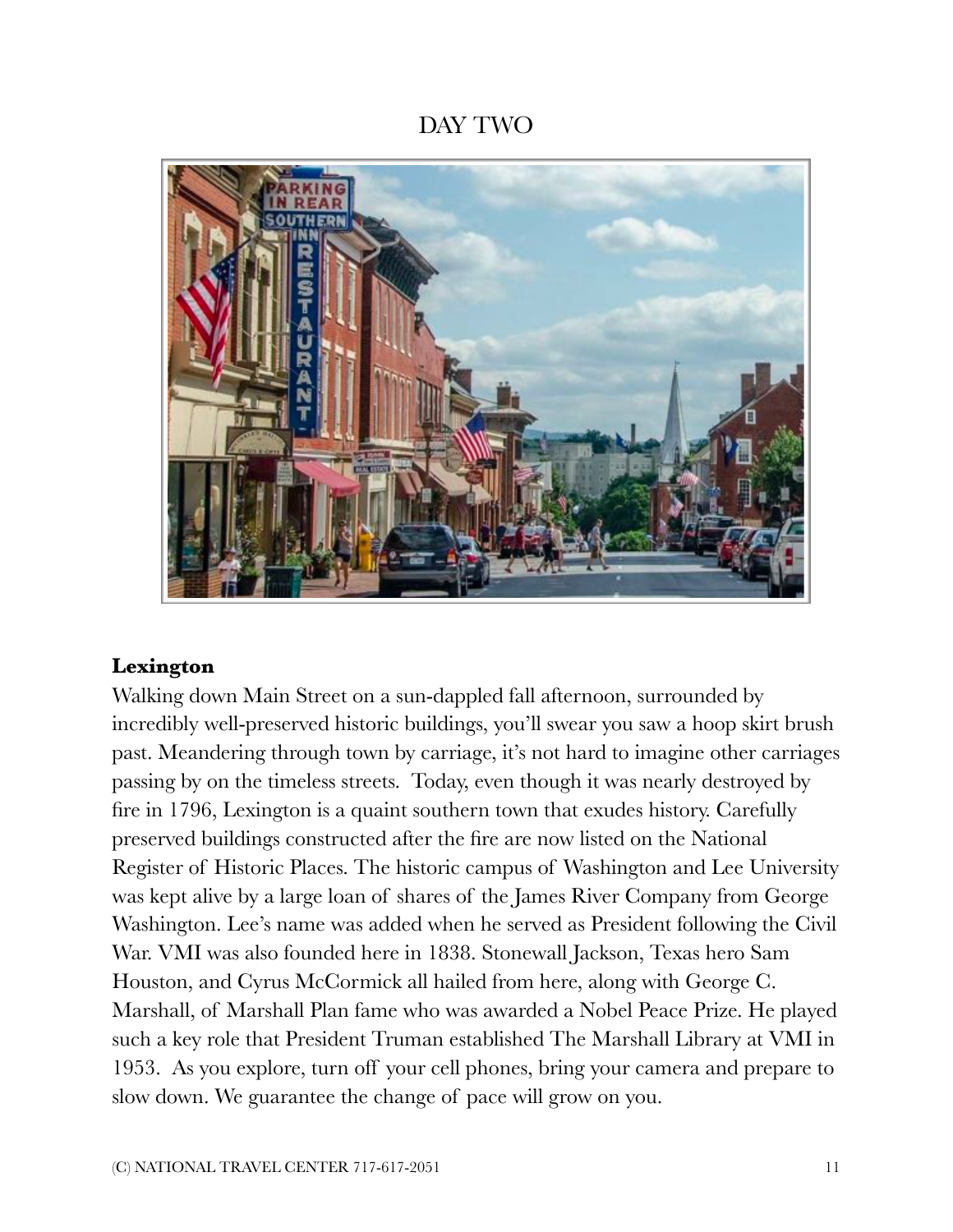#### **Lexington Visitor Center**

Stop here for an overview of Lexington heritage and ask the very helpful staff about anything else in town that catches your eye. 106 East Washington Street, Lexington, VA 24450, Daily 11AM-3PM

#### **Lexington Carriage Company**

Discover Lexington to the relaxing rhythm of clopping hooves on a 45-minute narrated carriage tour through downtown, residential areas, and the Stonewall Jackson Memorial Cemetery.

Tours run April 1-Oct 31, weather permitting. 106 East Washington Street, Lexington, VA 24450, Th-Sat 11AM-4PM, walk ups welcomed at the hitching post across from the visitors center.

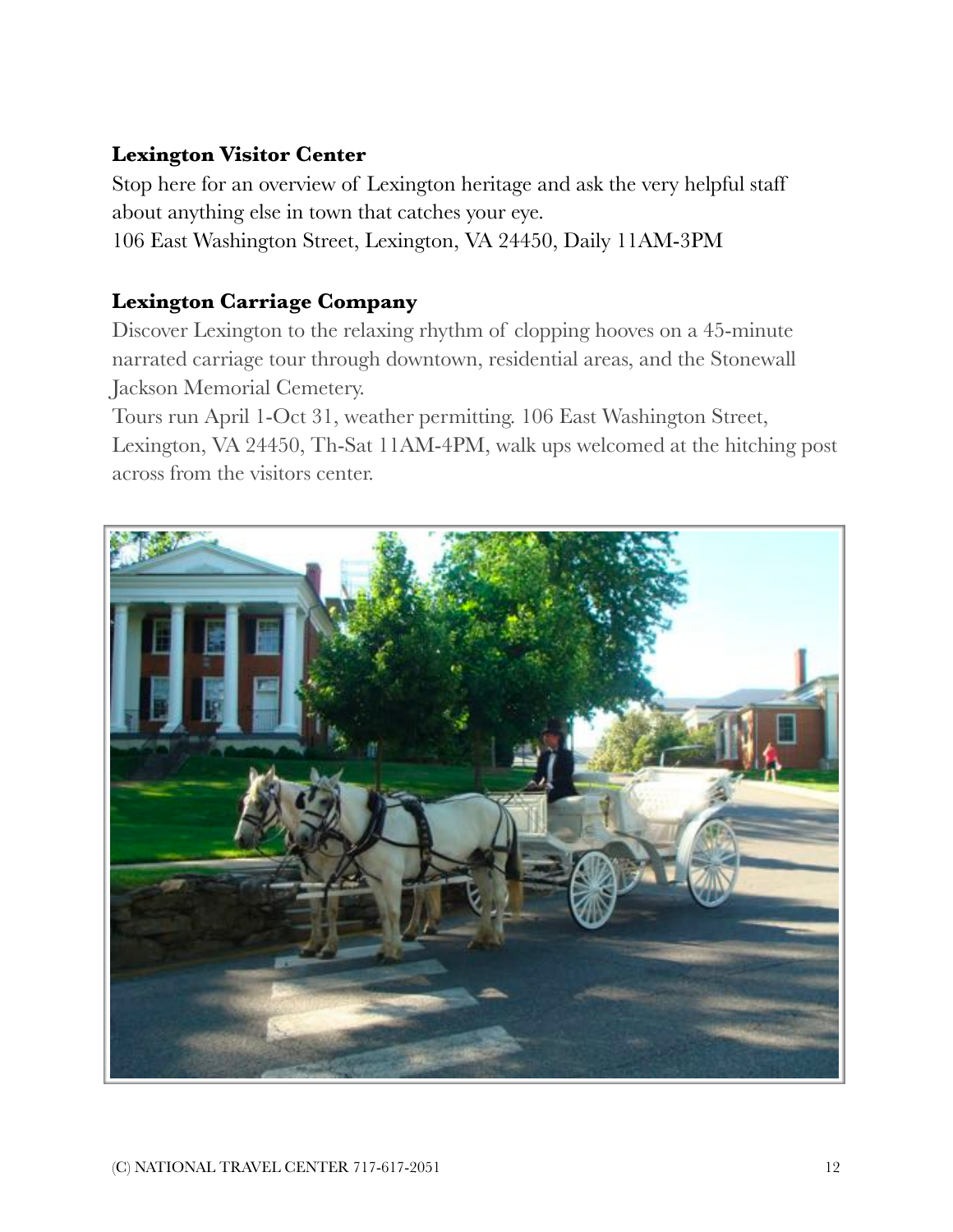

#### **Miller's House Museum**

In the late 1700s when a ford in the river that crossed from Jordan's Point became a transportation hub, the gristmills, sawmills, forges and foundries of John Jordan were surrounded by other homes. The area, that ultimately included docks, a canal, railroad line, and covered bridge was the subject of a Washington and Lee University archaeology digs which revealed artifacts that documented the daily lives of residents and workers. They are now displayed in the Miller's House Museum along with a diorama of the Lexington railroad system.

834 Moses Mill Court, Lexington, VA 24450, 540-460-3111, Sat-Sun 1PM-4PM,

#### **Stonewall Jackson House**

If there's time, tour the only house Confederate General Thomas "Stonewall" Jackson ever owned, where exhibits focus on Jackson's civilian life as a professor, church leader, businessman, and husband before the war. It has been carefully restored to the time of Jackson's residence, including many of Jackson's personal possessions. Few may know that Jackson was not always the favorite son of Lexington. He was born in West Virginia and raised by extended family until he went off to West Point. He served in the US Army before being appointed a professor at VMI. He bought the house on Washington Street in 1858 and in 1861, rode off to war, never to return.

8 East Washington Street, Lexington, VA 24450, 540-464-7704, Th-Mon 9AM-5PM, Adults \$10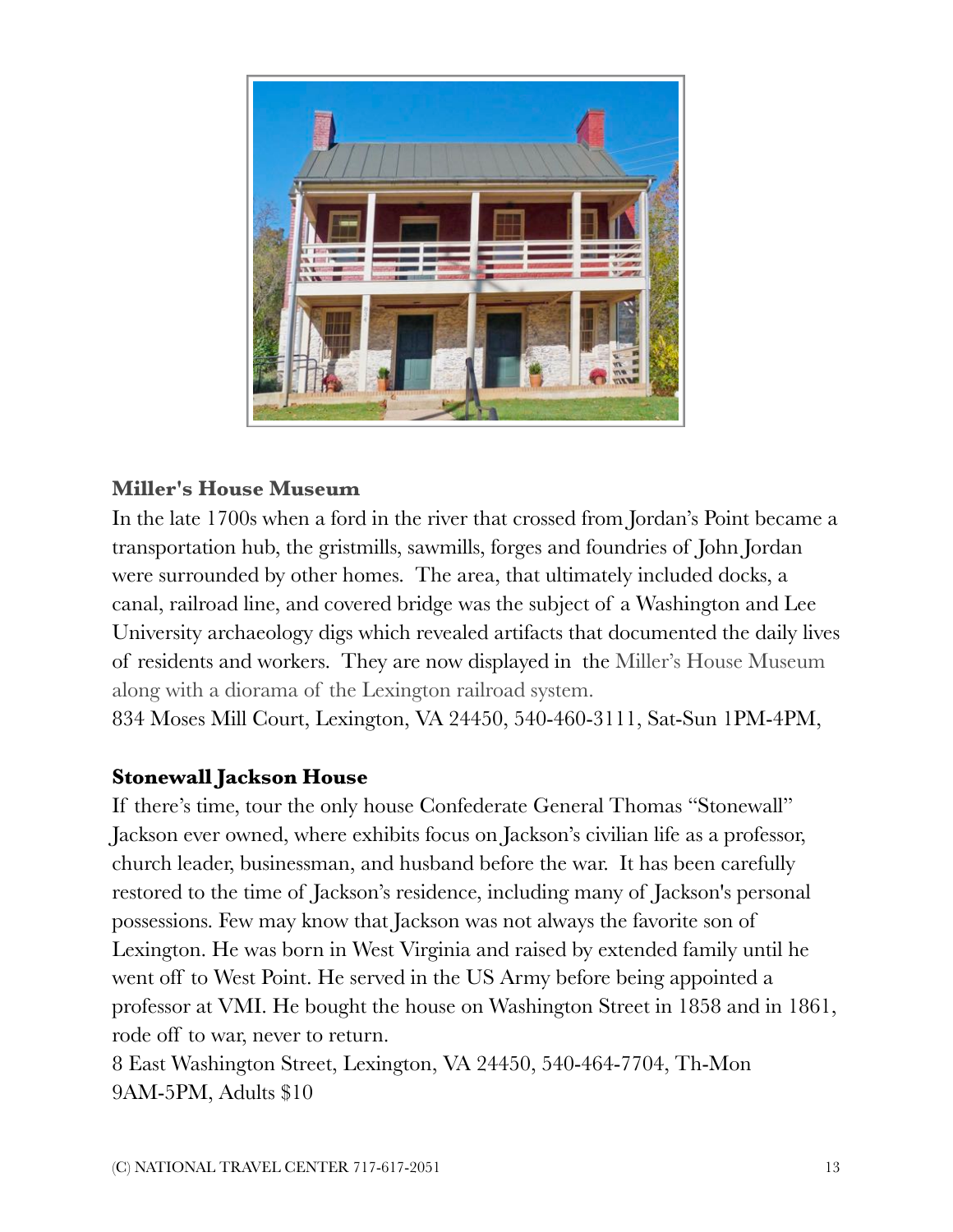

#### **Destination Distinctive Accommodations**

#### **The Georges**

Accommodations at The Georges put you right on Main Street, in one of three buildings with unique histories all meticulously restored to serve guests. Savor Virginian hospitality and great food in an environment with the history of the last 200 years in its bones at Haywood's, a casual piano bar serving southern bistro style cuisine.

#### **Destination Distinctive Dining**

**Southern Inn,** 37 South Main Street, Lexington, VA 24450, 540-463-3612 Considered the best restaurant in Lexington for decades. **Bistro on Main,** 8 North Main Street, Lexington, VA 24450, 540-464-4888

#### **Destination Distinctive Retail**

**Lexington Antiques,** 25 West Washington Street, Lexington, VA 24450, 540-463-9519 **Artists and Cahoots,** 21 West Washington Street, Lexington, VA 24450, 540-464-1147 **Cabell Gallery,** 5 West Washington Street, Lexington, VA 24450, 540-461-8488 **Earth, Fire and Spirit,** 15 West Washington Street, Lexington, VA 24450, 405-788-9919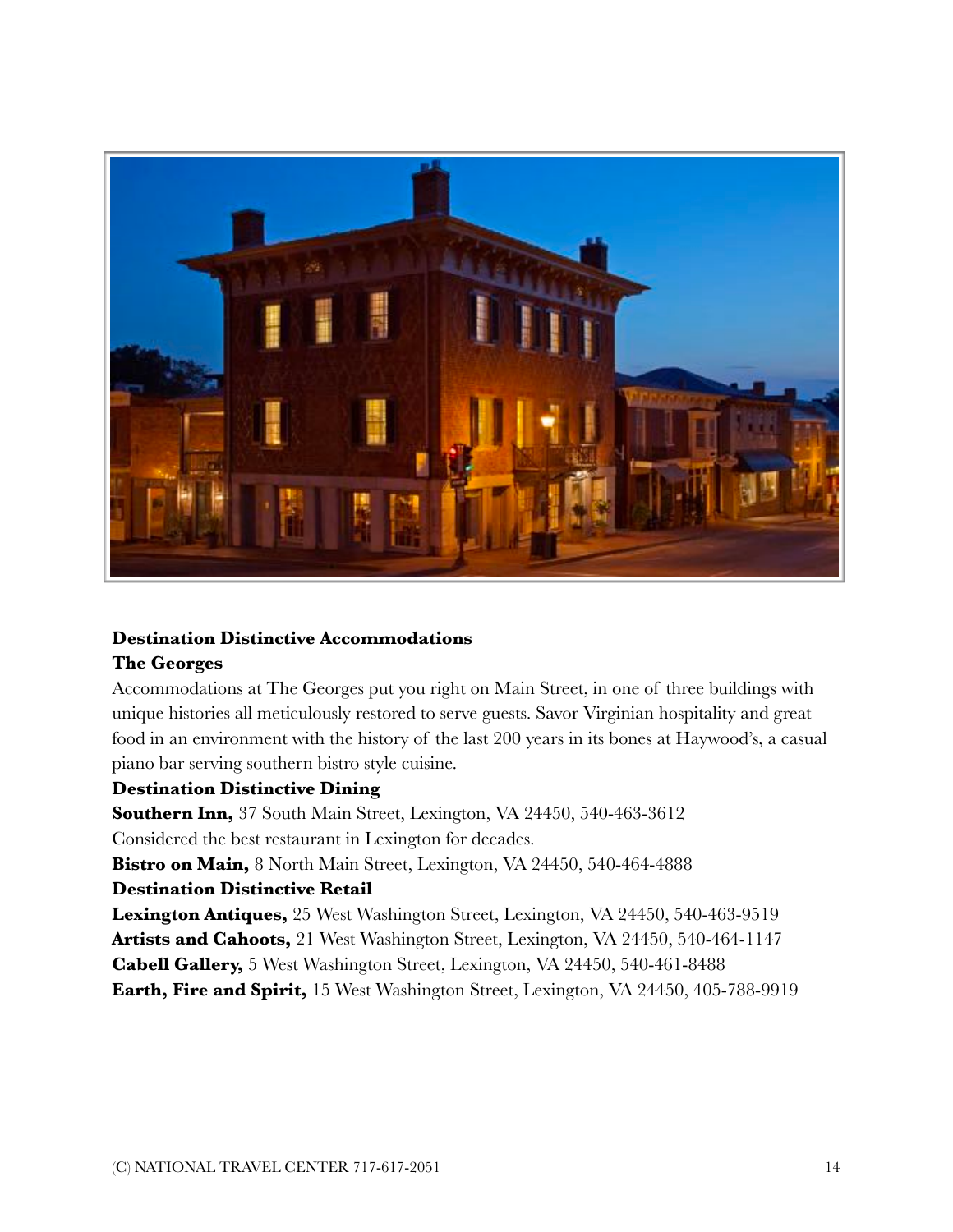## DAY THREE

## **Appalachian Waters Scenic Byway**

This morning, it's time to leave Lexington and drive 45 miles of the Appalachian Waters Scenic Byway, ending at the Homestead Resort in Hot Springs. Take your time, enjoy the scenic beauty and the "waters" along the way.

## **Warm Springs**

This tiny community that grew up around the Jefferson Pools, now includes the Bath County Historical Society, the Waterwheel Restaurant, located in a converted mill, and the Warm Springs Gallery that specializes in contemporary fine art.

## **The Jefferson Pools**

Legend has it that the springs at Warm Springs were discovered by a Native American brave, enroute to a tribal council in the 1600s, who came upon these warm pools, soaked his weary body and left refreshed, quickly telling others. The trek to Warm Springs to "take the waters" was born. Soon it became the custom for European style "spa houses" to be built over warm springs all over the country. The pools here were constructed in 1761 in an octagonal-shaped house with a large hole in the roof to let out steam from the 98-degree springs. The original gentlemen's bathhouse is referred to as the Jefferson Pools because Thomas Jefferson soaked daily for three weeks to help his rheumatism. A similar women's bathhouse was added several decades later. The site is managed by the Omni Homestead Resort, located five miles to the south and reservations can be made by calling ahead. There are coed bathing times, adults only times, and clothing optional times. Towels are supplied.



11 Bath Street, Warm Springs, VA, 24484, 540-839-5346